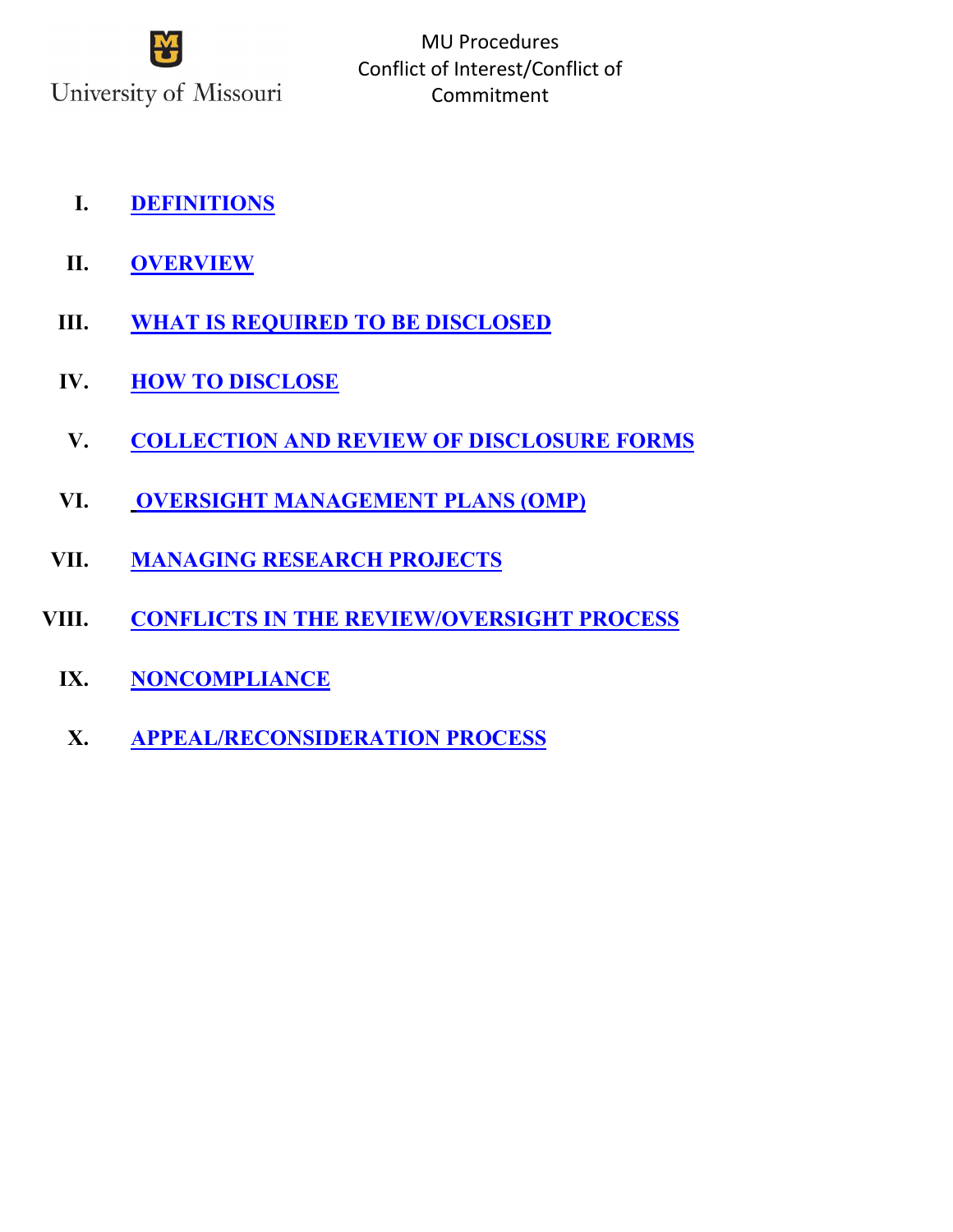## <span id="page-1-0"></span>**I. DEFINITIONS**

### **1. Conflict of Interest Committee (COIC or 'Committee'):**

The committee formed at the campus level responsible for reviewing and mitigating complicated disclosures, determining what conditions or restrictions are necessary, reviewing cases of noncompliance, and recommending sanctions as appropriate. The committee is comprised of members identified by each Dean in consultation with the Provost.

### **2. Conflict of Interest/Conflict of Commitment Disclosure (also, 'Disclosure'):**

An Employee's Conflict of Interest/Conflict of Commitment Disclosure provides documentation to the University of outside interests (e.g. external to the University), including employment or business activities. The disclosure is required to be updated as changes occur and prior to engaging in any overlapping business activities, external teaching, or consulting. Disclosure is made through eCompliance at<https://ecompliance.missouri.edu/login>

### **3. Department of Energy (DOE)**

Is the US Department of Energy

### **4. Employee:**

- a. Any person receiving compensation from the University for services rendered, regardless of whether the person is benefit eligible or non-benefit eligible (e.g., full-time or part-time), or classified under other sections of the CRR as Academic Staff or Administrative, Service and Support Staff,
- b. Any person receiving compensation paid through the University from any funds placed in its hands for distribution; or
- c. Any person that has voluntarily elected to enter into an agreement or an agreement entered into on their behalf with the University to be treated as an "Employee" for purposes of this policy. For purposes of this policy, the receipt of compensation shall not be interpreted to include:
	- a. Receipt of student financial aid, including but not limited to, scholarships, grants, loans, tuition waivers and educational fee reductions, generally available to University students and unrelated to any provision of services by the student to the University; or
	- b. Payments to independent contractors.

### **5. Graduate Research Assistant/Graduate Teaching Assistant (GRA/GTA):**

Graduate assistantship for research or teaching.

### **6. Immediate Family:**

The Employee's spouse or domestic partner and dependent children.

### **7. Outside Interest:**

An outside interest is defined as:

A. An employment, consulting, or other professional activity or service, paid or unpaid, for a third party that is not part of the Employee's University Responsibilities, and such activity or service for the third party nonetheless relates to work within the scope of the Employee's University Responsibilities. This includes, without limitation, any activity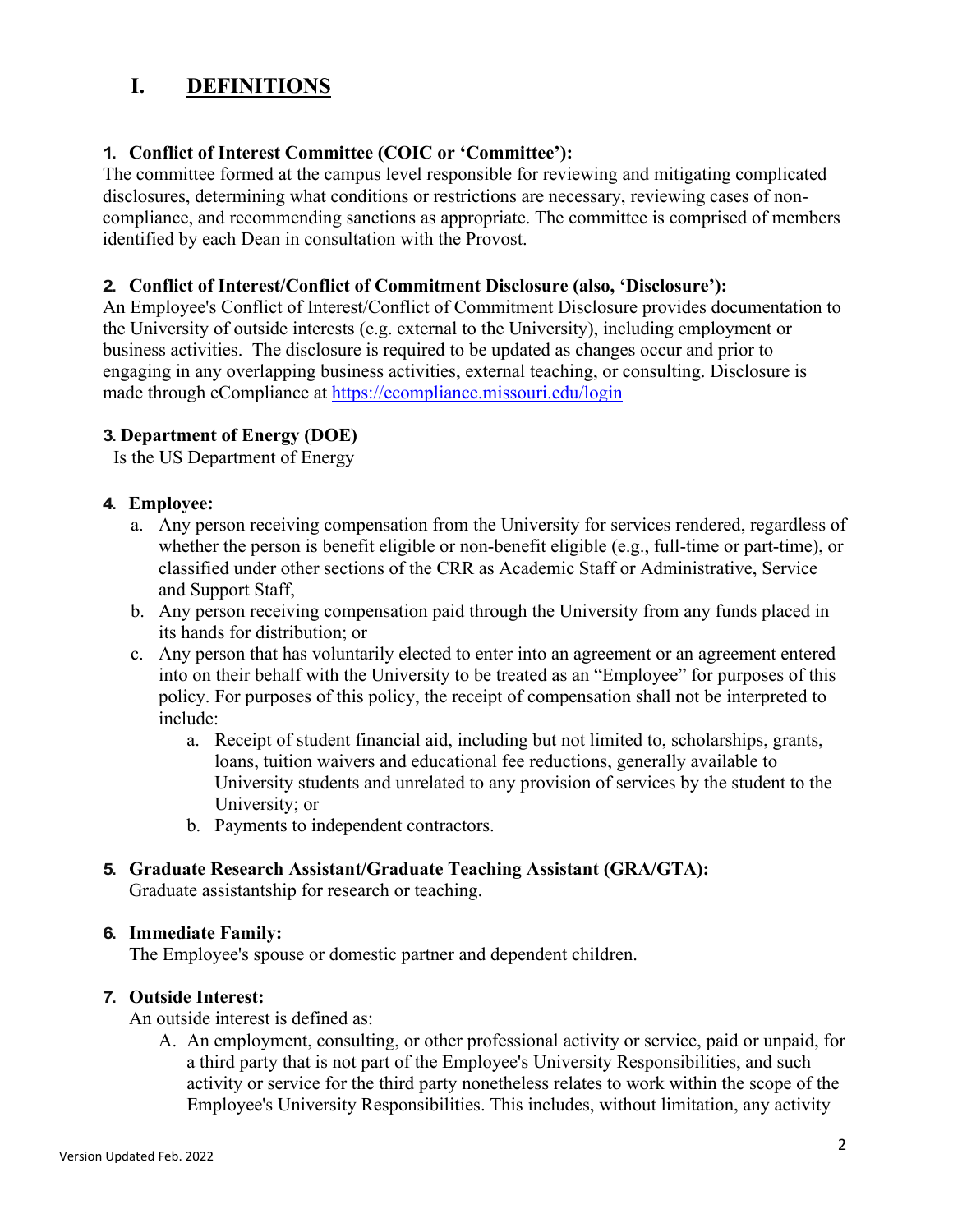or service that involves the use of the Employee's expertise, the practice of his or her profession, or any activity or service that contributes to the Employee's professional competence or development; or

- B. Engagement in income generating activities, that are **not** part of or related to the Employee's University Responsibilities, when such engagement constitutes, individually or collectively, more than 10 hours per week (average) during the term of the Employee's contract or generates a total of \$5000/year.
- C. A direct or indirect financial interest in an entity that proposes to do business or is doing business with the University; or
- D. A direct or indirect financial interest in an entity that proposes to acquire or has acquired rights to University owned intellectual property; or
- E. Whenever an Employee's duties include research or investigation, a direct or indirect financial interest in an entity conducting research or business that is relevant to the scope of the Employee's University Responsibilities; or
- F. Any other activity that could be construed as relating to or overlapping or competing with the core missions of the University.

### **8. Public Health Services (PHS)**

The Public Health Service of the U.S. Department of Health and Human Services, and any components of the PHS to which the authority involved may be delegated, including the National Institutes of Health (NIH).

### **9. Responsibilities**

Employee's obligations for which such Employee was hired and conducted at or undertaken on behalf of the University, which may include, but is not limited to, activities such as research, research consultation, teaching, outreach/extension, professional practice, institutional committee memberships and service on University-based panels.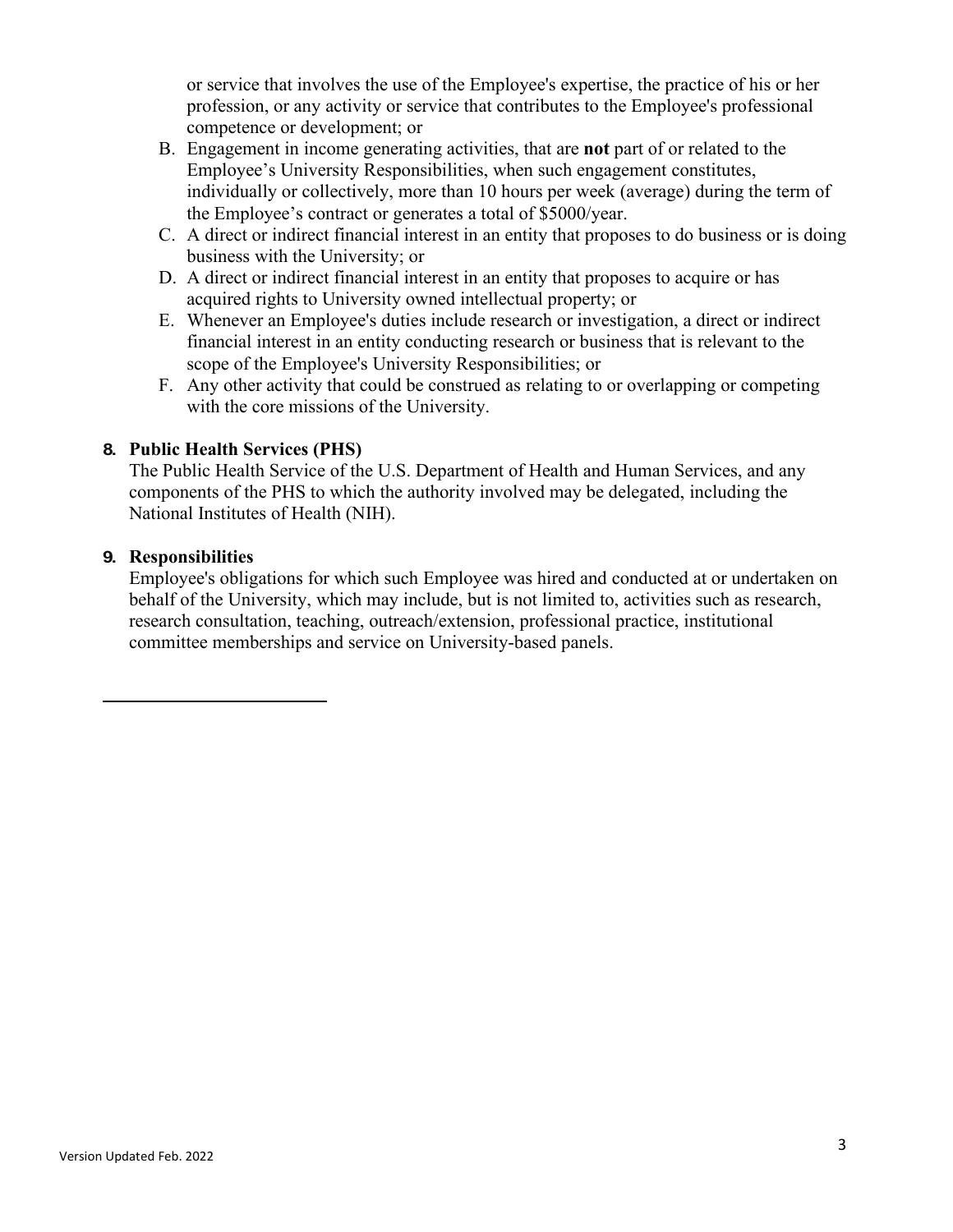# <span id="page-3-0"></span>**II. OVERVIEW**

The Conflict-of-Interest Committee (COIC) has been charged by the Chancellor pursuant to CCR [330.015,](https://www.umsystem.edu/ums/rules/collected_rules/personnel/ch330/330.015_policy_on_conflict_of_interest) [420.030,](https://www.umsystem.edu/ums/rules/collected_rules/research/ch420/420.030_conflict_with_the_interests_of_federal_grant_agencies) and [410.020](https://www.umsystem.edu/ums/rules/collected_rules/research/ch410/410.010_research_involving_humans_in_experiments) with the responsibility for management of all conflicts of interest on the University of Missouri-Columbia campus. The University of Missouri System is committed to fostering an academic environment in which the University's teaching, research, service, and economic development missions are furthered. Participation in outside professional or commercial activities make important direct and indirect contributions to the strength and vitality of the University. As a steward of public funds and public trust, the University is committed to identifying activities that present the potential for conflicts and managing them to assure that they do not threaten the integrity of the University's students, staff, and faculty.

The COIC works to assist faculty and staff to appropriately structure their various interests to avoid, mitigate or manage those conflicts. No two situations are the same, therefore, the Committee works diligently to understand each scenario to find custom solutions that best meet the needs of the parties involved.

The Conflict-of-Interest Disclosure/Conflict of Commitment Form also captures information used by Supervisors and Administrators in the course of fulfilling their obligations, i.e., Supervisors managing Conflicts of Commitment, the Administrative Review for FCOI as outlined in the University of Missouri Financial Conflict Of Interest (FCOI) Policy, etc.

## **DISCLOSURE**

All exempt employees are required to disclose at the time of hire. Adjuncts, GRAs, and GTAs are required to update their disclosure as changes occur, and prior to engaging in new activities. **All other faculty and exempt personnel are required to disclose outside interests annually** and **as new interests arise,** or **changes occur.** All other Employees regardless of title, position, or involvement in research activities shall disclose Outside Interest as such interests arise (e.g. transactional reporting) [\(CRR 330.015,](https://www.umsystem.edu/ums/rules/collected_rules/personnel/ch330/330.015_policy_on_conflict_of_interest) [360.020\)](https://www.umsystem.edu/ums/rules/collected_rules/personnel/ch360/360.020_summer_appointments_and_consultation).

**Any employee determined to be an investigator with PHS/NSF/DOE funding must also disclose according to the University of Missouri FCOI policy.**

# <span id="page-3-1"></span>**III. WHAT IS REQUIRED TO BE DISCLOSED**

## A. **Outside Interests:**

- 1. Any employment, consulting, or other professional activity or service, either paid or unpaid, which is not part of but relates to the Employee's University Responsibilities. This includes any activity or service that involves the use of the Employee's expertise, the practice of his or her profession, or any activity or service that contributes to the Employee's professional competence or development.
- 2. For exempt employees, engagement in income generating activities, that are **not** part of or related to the Employee's University Responsibilities, when such engagement constitutes, individually or collectively, more than 10 hours per week (average) during the term of the Employee's contract or generates a total of \$5000/year.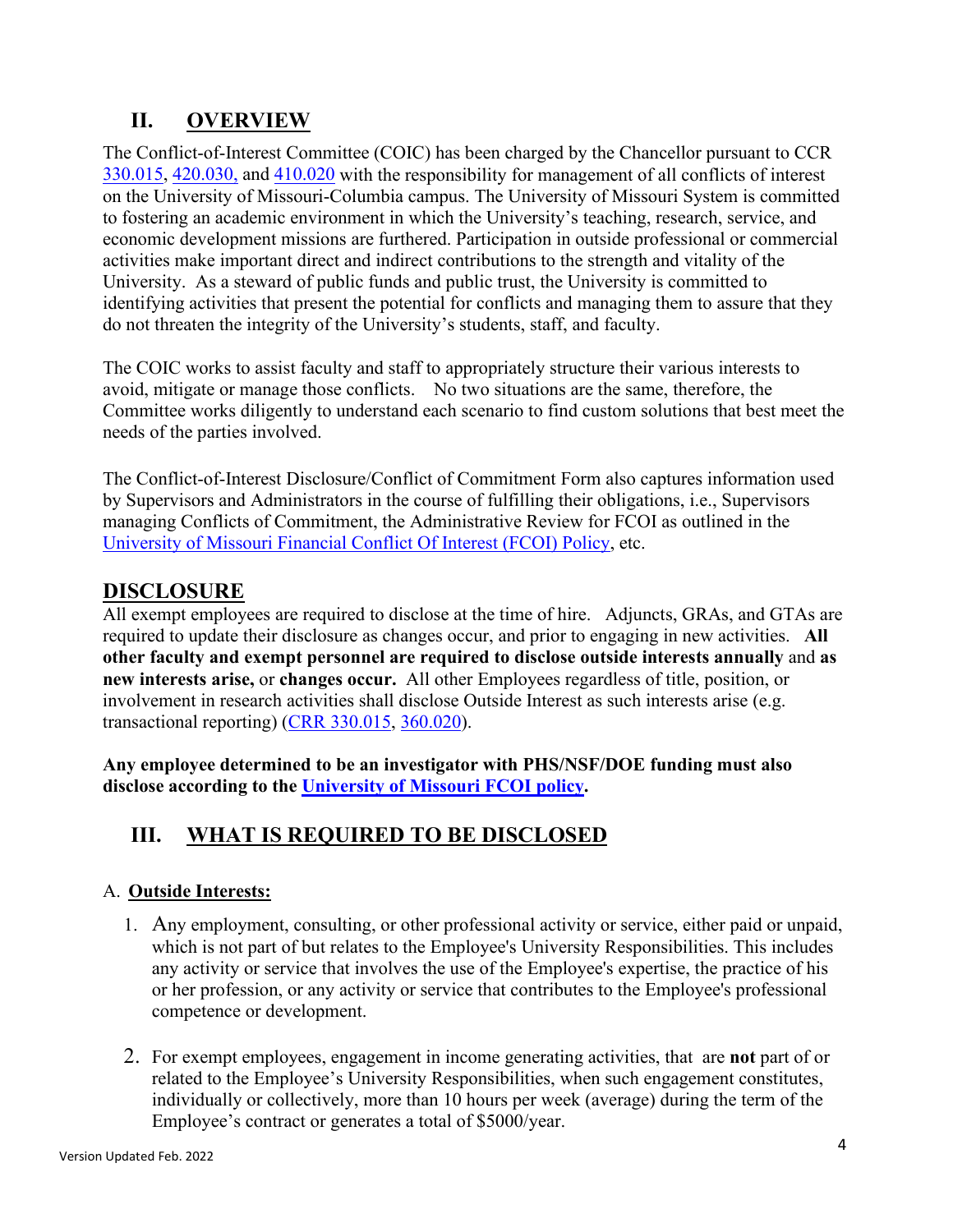- 3. A direct or indirect financial interest in an entity that proposes to do business or is doing business with the University.
- 4. A direct or indirect financial interest in an entity that proposes to acquire or has acquired rights to University owned intellectual property.
- 5. If an Employee's duties include research or investigation, a direct or indirect financial interest in an entity conducting research or business that is relevant to the scope of the Employee's University responsibilities.
- 6. Any other activity that could be construed as relating to or overlapping or competing with the core missions of the University.

## B. **Public Health Services (PHS) and National Science Foundation (NSF) Investigators Disclosure Requirement:**

See the [Financial Conflict of Interest FCOI Polices](file://rd-orcs.col.missouri.edu/research$/COI/Policy%20and%20Procedure/Procedures%20on%20COI/2021%20-%20FCOI%20POLICY.docx) for disclosure, review and reporting requirements related to PHS and NSF Investigators.

# <span id="page-4-0"></span>**IV. HOW TO DISCLOSE**

All disclosures, personal and as a PHS/NSF investigator, are required to be submitted through eCompliance at <https://ecompliance.missouri.edu/login> through the COI module.

# <span id="page-4-1"></span>**V. [COLLECTION AND REVIEW](#page-3-0) OF DISCLOSURE FORMS**

COIC members are charged, and empowered with the following responsibilities (1) to review potential conflict of interest disclosures submitted by employees; (2) to investigate questions of potential conflicts of interest and request additional information and/or disclosure; ( 3) to recommend and approve responses to disclosures and, if necessary, develop, distribute and enforce management strategies on behalf of the Chancellor; and ( 4) to assist in the development and implementation of communication strategies to ensure that all employees are properly advised of their responsibilities regarding conflict of interest. The Committee has delegated some responsibilities to the COI Office.

The COI Office educates faculty and staff to facilitate compliance with the Collected Rules and Regulations of the University of Missouri, and any other federal, state, or local rules or regulations relating to conflict of interest. Employees are required to update as changes occur or as new interests arise. The COI Office will request annual Conflict of Interest/Conflict of Commitment disclosures from Employees with assistance from the Deans and contacts in each Unit. Following the receipt of a Disclosure, the COI Office will:

- Review the disclosure
- Follow up with the Employee if questions remain or the information appears inaccurate or incomplete.
- Determine the management strategies (if any) needed to mitigate the conflict. Management strategies may contain conditions that actively manage the outside interest. Notifications will be added to the disclosure to provide directed information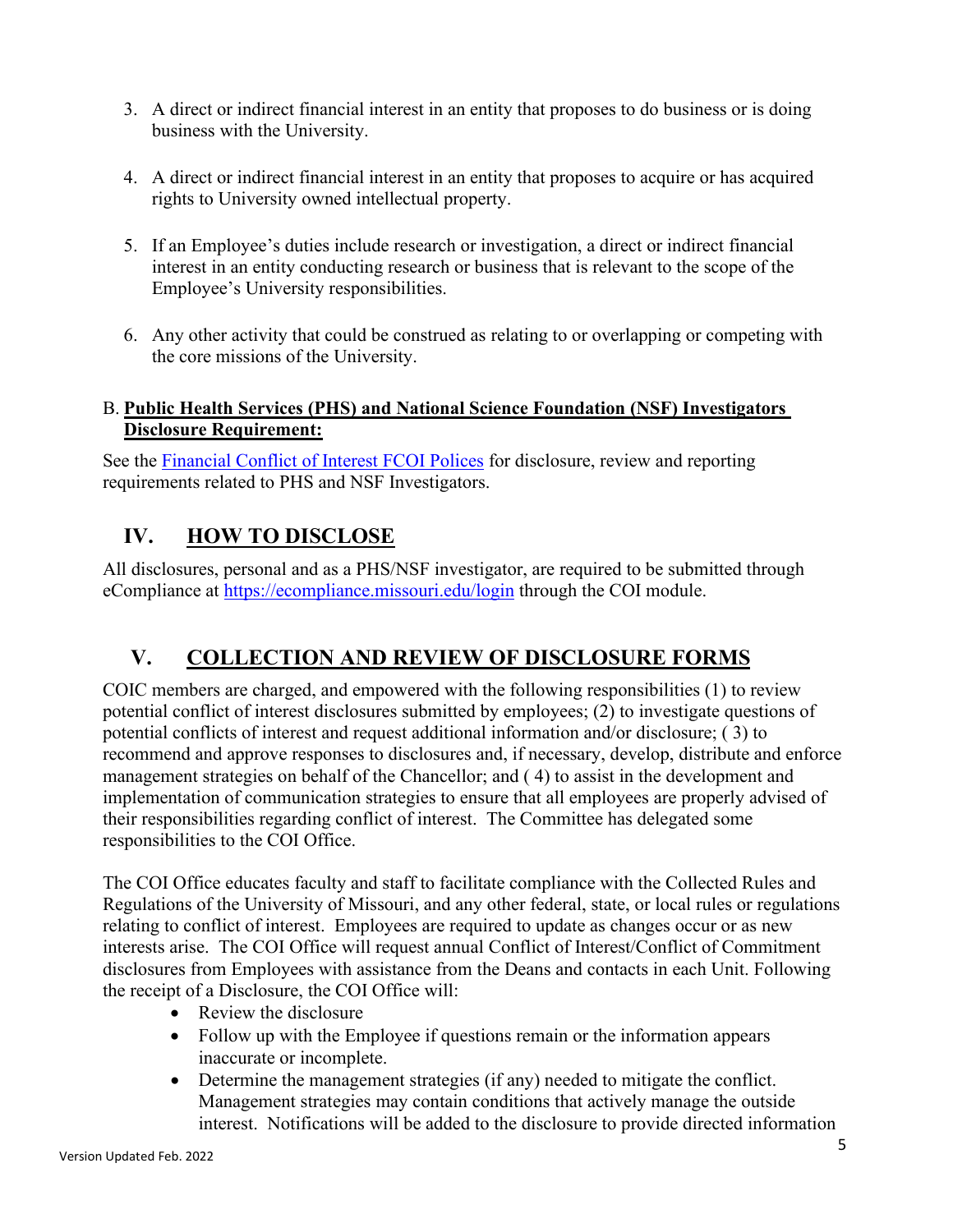to the Employee regarding policies or guidance. The COI Office may request input from others or request review by COIC.

• Any disclosure presenting a higher risk to the institution (e.g., faculty start-up) business) or requires additional guidance will be forwarded to the COIC for necessary management.

The Office will record the determinations and set any overlapping activities for supervisor/chair/dean/director review. The COI Office will draft letters associated will each disclosure or entity reviewed. A list of disclosures and the associated management strategies will be sent to COIC. COIC may request to review any disclosure or may require changes to the management strategies.

### **COIC Meetings and Review**:

Oversight Management Plans, Project Management Plans, complex cases, and cases of violations are under the purview of the Committee. The Committee is provided the cases for review each month. The COI Office will assure a valid quorum is present prior to and during the COIC meetings. If the quorum fails at any time during a convened meeting the meeting is terminated from further action until a valid quorum can be restored.

The Committee may request input from others as needed. The minutes of each convened meeting will include the necessary documentation to enable reconstruction of the discussion and vote. Discussion and voting will be documented without identifiers. Any identifiable information related to discussion and voting will remain within the committee and will not be shared outside of the meeting. COIC, ad hoc members, and visitors will be asked to sign a statement of confidentiality.

### **1.** *Analysis and Management of Disclosed Interests***:**

All outside interests are managed on a case-by-case basis. Each situation comes with its own unique set of circumstances. Management strategies will be equally diverse. The information below is intended to provide guidance on the management strategies and may not be all inclusive.

*A.* **NO INTERESTS TO DISCLOSE**: Employees with no outside interests to disclose receive an automated email stating that no outside interests were reported at this time.

*B.* **MOOT**: The activity is part of the Employees MU position and does not need to be reported. The Employee is advised that the activity can be removed from their disclosure.

*C.* **NO APPARENT CONFLICT**: The outside interest is not related to the Employee's responsibilities, is determined not to be a conflict of interest, nor represent a potential conflict of commitment, and the Employee does not need any additional guidance. The Employee may remove the activity from their disclosure. If changes occur, the Employee may need to report the activity in the future.

*D.* **OUTSIDE INTEREST MANAGED BY DISCLOSURE**: The outside interest may be related to the Employee's responsibilities, but the relationship presents a minimal conflict of interest, does not represent a potential conflict of commitment, and does not meet the criteria of requiring any conditions or notifications for management. No additional management is needed beyond disclosure itself.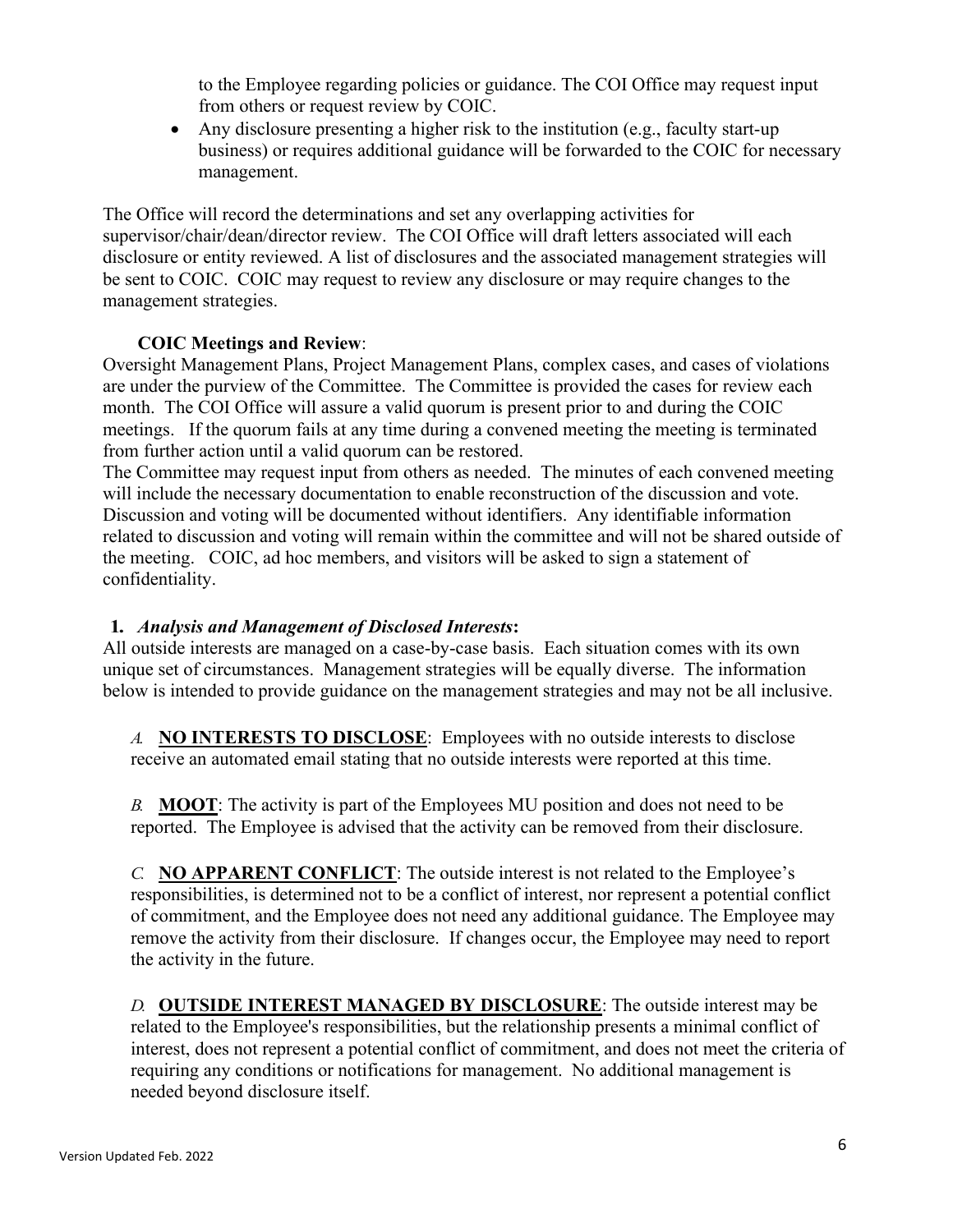*E.* **OUTSIDE INTEREST MANAGED BY NOTIFICATIONS:** The outside interest may or may not be related to the Employee's responsibilities. Guidance is provided to the Employee to make the Employee aware of policies and/or best practices.

| <b>Notification/</b><br><b>Guidance</b>                   | <b>When the Notification may apply:</b>                                                                                                                                                           | <b>Information provided:</b>                                                                                                                                                                                                                                                                                                            |
|-----------------------------------------------------------|---------------------------------------------------------------------------------------------------------------------------------------------------------------------------------------------------|-----------------------------------------------------------------------------------------------------------------------------------------------------------------------------------------------------------------------------------------------------------------------------------------------------------------------------------------|
| Corporate<br>Compliance                                   | This applies to Employees of MU<br>٠<br>Healthcare System including the School<br>of Medicine, School of Nursing and<br>School of Health Professions where<br>specific MU Health rules may apply. | The resolution letter provides<br>the Employee with the link to<br>the <b>Healthcare</b> specific<br>policies.                                                                                                                                                                                                                          |
| <b>Disclaimer</b>                                         | When the Employee is consulting<br>or providing expert testimony in their<br>own capacity and not on behalf of the<br>University.                                                                 | The resolution letter informs<br>the Employee that when<br>consulting or providing expert<br>witness testimony they must<br>indicate their work for the<br>entity is not part of their<br>university role.                                                                                                                              |
| <b>Disclosure</b>                                         | Employee has a relationship,<br>$\bullet$<br>typically consulting, research or<br>ownership, which may require<br>disclosure in publications,<br>presentations and/or reports.                    | The resolution letter informs<br>Employee of the requirement<br>to disclose outside<br>relationship in any<br>publications, presentation, or<br>reports.                                                                                                                                                                                |
| <b>External</b><br><b>Malpractice</b><br><b>Insurance</b> | When a medical professional is<br>performing moonlighting or other<br>similar activities in their own capacity<br>and not within their MU role.                                                   | The resolution letter informs<br>the Employee that their<br>University malpractice<br>insurance coverage is limited<br>to only duties performed in<br>their MU role. When they<br>engage in external<br>moonlighting, or similar<br>activities, they must supply<br>their own malpractice<br>insurance to cover external<br>activities. |
| <b>IT Security</b>                                        | Entity is outside of the U.S and the<br>Employee will be traveling/teaching at<br>the entity (note: review is only for<br>MU Employee as it relates to their<br><b>MU</b> position)               | The Employee is provided a<br>link to best practices as it<br>relates to IT Security.                                                                                                                                                                                                                                                   |
| <b>International</b><br><b>Activities:</b>                | Employee discloses a relationship<br>with an International Entity and may<br>have federal funding.                                                                                                | The Employee is made aware<br>of their responsibility to report<br>the activities to their federal<br>funders, please see the<br>webpage on International<br>Activities.                                                                                                                                                                |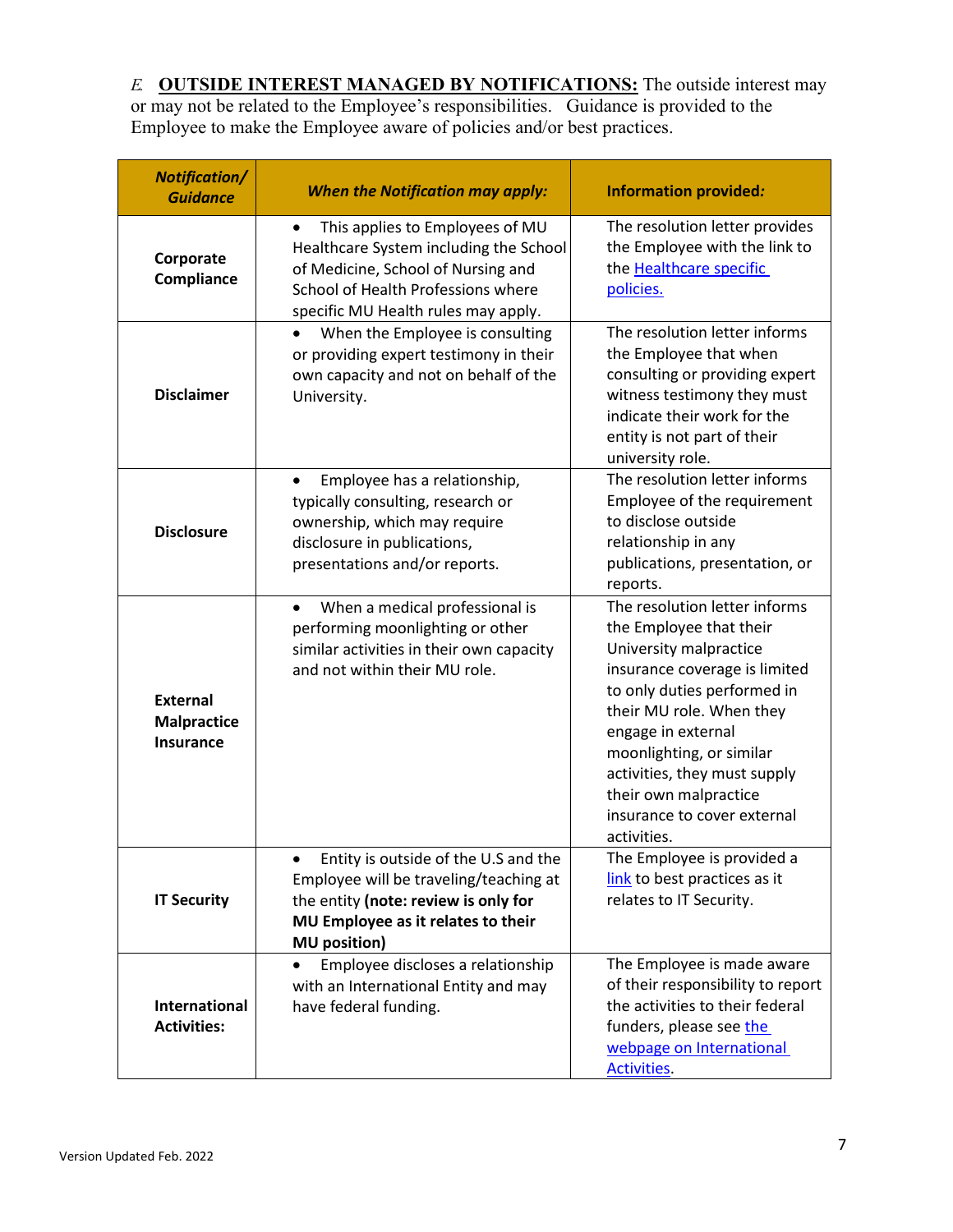| <b>No Referrals</b>                                      | Employee's/Employee's family<br>$\bullet$<br>members have a business that sells<br>goods or services                                                                                                                                                                                                                                                                                         | The Employee is made aware<br>that they cannot promote the<br>outside activity in their<br>university role.                                                         |
|----------------------------------------------------------|----------------------------------------------------------------------------------------------------------------------------------------------------------------------------------------------------------------------------------------------------------------------------------------------------------------------------------------------------------------------------------------------|---------------------------------------------------------------------------------------------------------------------------------------------------------------------|
| <b>Political</b><br><b>Office</b><br>(CRR<br>330.050)    | Before any Employee officially<br>$\bullet$<br>announces as a candidate for or<br>accepts any public office, they must<br>inform their superior officer of such<br>intention and such officer must make<br>the fact known to the President of the<br>University through appropriate<br>channels.                                                                                             | The Employee is made aware<br>of the notification<br>requirements of the <b>Collected</b><br>Rule 330.050 for Political<br>Offices.                                 |
| Recusal                                                  | Employee has a relationship with<br>an entity that may contract with the<br>University; or<br>Employee serves as an expert<br>witness or consults for a legal firm                                                                                                                                                                                                                           | <b>Resolution letter informs</b><br>Employee they must recuse<br>themselves from any decisions<br>with respect to the university<br>and the entity.                 |
| <b>Textbook</b><br><b>Royalties</b>                      | Employee earns royalties on the<br>sale of educational textbooks/goods<br>(CRR 330.015.D.5)                                                                                                                                                                                                                                                                                                  | <b>Resolution letter informs</b><br>Employee of the requirement to<br>donate their royalties from the<br>sale of materials assigned to<br>students in their courses |
| Treasurer's<br><b>Office</b>                             | Employee is serving on a board for<br>a bank or other financial institution<br>that may conduct business<br>engagements with the University.                                                                                                                                                                                                                                                 | The Treasurer's Office and the<br>Vice Chancellor for Finance are<br>notified of the relationship to<br>ensure transparency.                                        |
| Use of<br><b>University</b><br>email and<br>letter head: | When an Employee has equity in<br>$\bullet$<br>an outside entity, they need to be<br>aware that no University endorsement<br>or acknowledgement of any kind may<br>be used in the promotion or conduct<br>of Company without the appropriate<br>approvals in advance. This includes,<br>but is not limited to, the use of MU<br>email, letterhead or other resources<br>bearing MU markings. | The Employee is made aware<br>that they cannot use the<br>University logo, stationary or<br>other markings to promote<br>the outside entity per CRR<br>170.060      |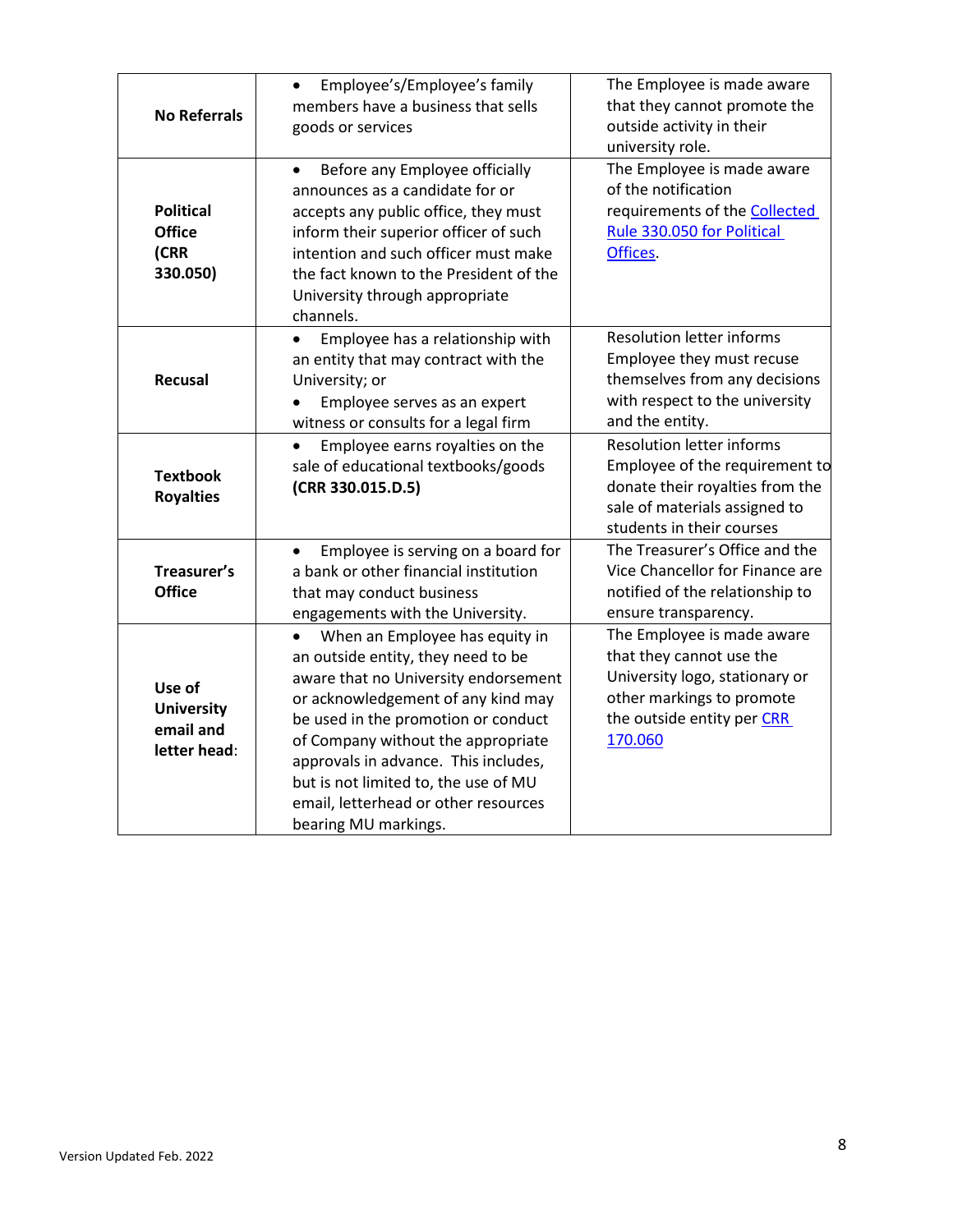*F.* **OUTSIDE INTEREST MANAGED BY CONDITIONS**: The outside interest is related to the Employee's responsibilities and the relationship may present an increased risk which requires mitigation. One of more conditions may be applied to manage the outside activity. Below are some examples of applicable conditions, when each condition may be applied, and how the condition assists to manage the outside activity:

| <b>Conditions</b>                  | When the condition may apply:                                                                                                                                                                                                                                                                                                                                                                                                                                                                                                                                                                                                                                                                                                                                                                             | <b>Management:</b>                                                                                                                                                                                                                                                                                                                                                                                                                                                                                                                                                                                                                                                                                                                                                                                                                                                                                                                                                                                                |
|------------------------------------|-----------------------------------------------------------------------------------------------------------------------------------------------------------------------------------------------------------------------------------------------------------------------------------------------------------------------------------------------------------------------------------------------------------------------------------------------------------------------------------------------------------------------------------------------------------------------------------------------------------------------------------------------------------------------------------------------------------------------------------------------------------------------------------------------------------|-------------------------------------------------------------------------------------------------------------------------------------------------------------------------------------------------------------------------------------------------------------------------------------------------------------------------------------------------------------------------------------------------------------------------------------------------------------------------------------------------------------------------------------------------------------------------------------------------------------------------------------------------------------------------------------------------------------------------------------------------------------------------------------------------------------------------------------------------------------------------------------------------------------------------------------------------------------------------------------------------------------------|
| Supervisor<br><b>Approval (SA)</b> | Employee responsibilities,<br>٠<br>professional service, or expertise<br>with the entity overlaps with their<br>expertise, profession, or role at MU<br>Consulting<br>Teaching outside of MU<br>٠<br>Serves as director, officer, or<br>board member with an organization,<br>related but not required by MU<br>responsibilities<br>Potential conflict of commitment<br>to MU role<br>Receives a royalty revenue<br>stream (related to area of expertise)<br>from outside of MU<br>Activity is such that supervisor<br>should be aware (entity may support<br>research in faculty member's lab,<br>may involve students/Employees,<br>etc.)<br>Receives a textbook royalty for a<br>book used within courses taught by<br>the Employee<br>Serving as or running for an<br>elected public office (330.050) | Each disclosure resolved with<br>supervisor approval is sent to<br>the Employee's<br>Chair/Supervisor followed by<br>the Dean/Director for review<br>to ensure:<br>To the best of their<br>a.<br>knowledge, the interests are<br>disclosed accurately and fully,<br>b. The interests do not<br>conflict with the interests of<br>the Unit,<br>The interests do not create<br>$\mathbf{c}$ .<br>an unmanageable conflict of<br>commitment; and<br>d. The interests do not result<br>improper use of university<br>resources.<br>The Chair/Directors should<br>follow up with the Employee if<br>questions remain or the<br>information on the form<br>appears inaccurate or<br>incomplete.<br>The Supervisor may require<br>stipulations or withhold<br>approval on the activity.<br>The Supervisor should follow<br>up with the COI Office if they<br>have any additional concerns<br>not addressed by the initial<br>review of the disclosure or if<br>they are withholding approval<br>on the outside activity. |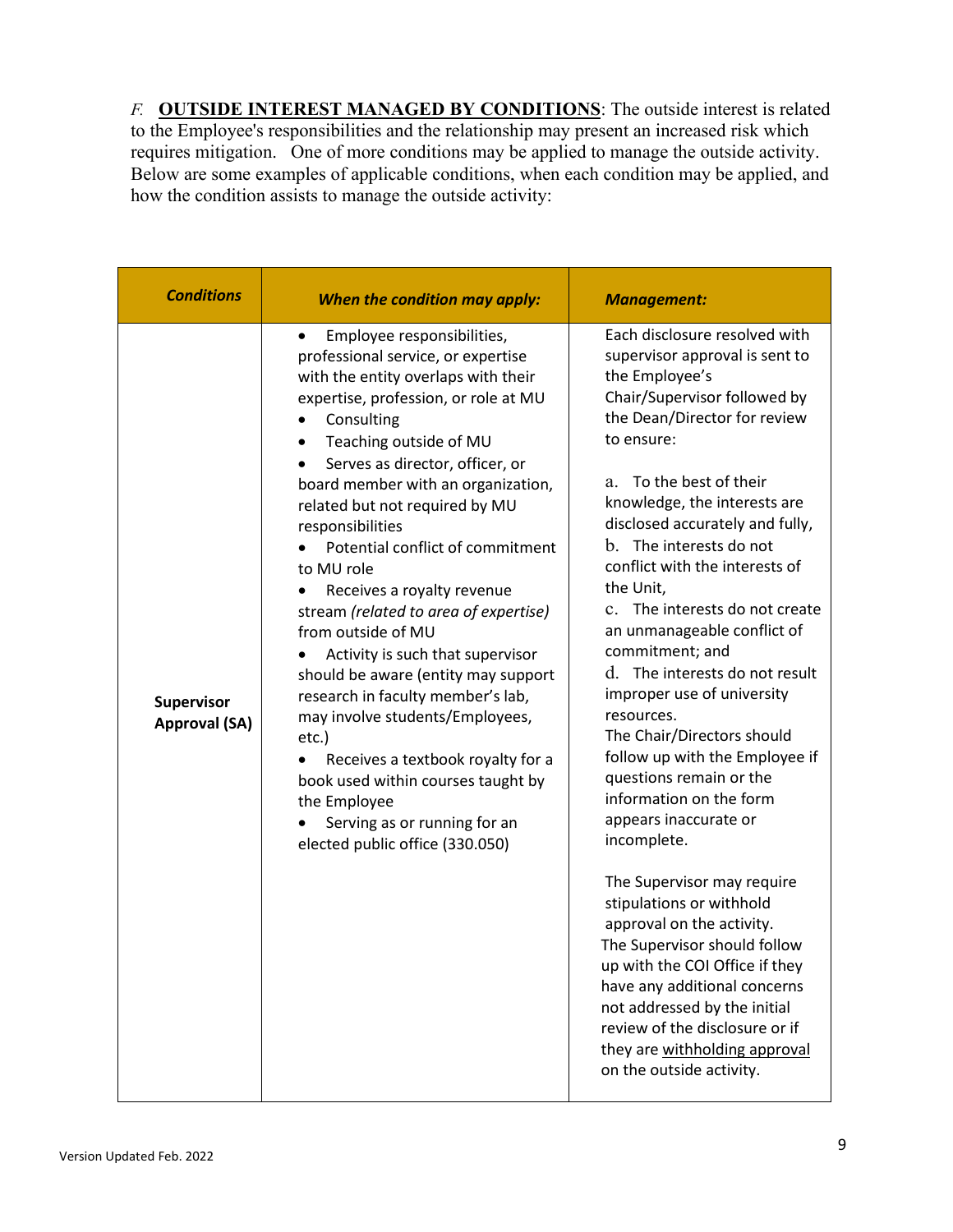|                                                                 |                                                                                                                                                                                                                                                                                                                                                                                                                                                                                                                                                                                  | Any stipulations or denial of<br>activities are conveyed by the<br>COI Office to the Employee in<br>the final letter.                                                                                                                                                                                                                                                                                                                                                                                        |
|-----------------------------------------------------------------|----------------------------------------------------------------------------------------------------------------------------------------------------------------------------------------------------------------------------------------------------------------------------------------------------------------------------------------------------------------------------------------------------------------------------------------------------------------------------------------------------------------------------------------------------------------------------------|--------------------------------------------------------------------------------------------------------------------------------------------------------------------------------------------------------------------------------------------------------------------------------------------------------------------------------------------------------------------------------------------------------------------------------------------------------------------------------------------------------------|
| Advancement                                                     | Employee may receive a gift to<br>$\bullet$<br>either their department or lab.                                                                                                                                                                                                                                                                                                                                                                                                                                                                                                   | Advancement compliance is<br>notified of the relationship<br>making a determination of<br>whether any gifts are<br>appropriate given the<br>relationship. The Employee is<br>provided with the policy on<br>gifts and instructions to notify<br>advancement records<br>management.                                                                                                                                                                                                                           |
| <b>Campus</b><br><b>Facilities</b>                              | The Employee has equity in<br>$\bullet$<br>company that may contract for<br>construction or other maintenance<br>services for MU.                                                                                                                                                                                                                                                                                                                                                                                                                                                | Campus Facilities is made<br>aware of the relationship and is<br>responsible for the appropriate<br>considerations when<br>negotiating contracts.<br>The resolution letter informs<br>the Employee to notify the<br>appropriate contracting office<br>of the relationship when<br>requesting a contract with the<br>entity. The Employee is<br>responsible for working with<br>the Contracting Office to<br>ensure the conflict is managed.                                                                  |
| <b>Contracting</b><br><b>Office</b><br><b>Approval</b><br>(COA) | <b>Finance Administration arranges</b><br>contracts for speakers, management<br>consulting, financial audits, use of<br><b>MU space and equipment,</b><br>performance agreements, etc.<br>This condition applies when the<br>Employee:<br>Uses MU materials or space for<br>outside work<br>Has equity interest (self or<br>immediate family) in a business that<br>contracts or plans to contract with<br>MU<br>Consults for agency that a MU<br>sponsored organization (e.g., charter<br>school) hires on contract<br>Transactional reporting for sale of<br>goods or services | <b>Finance Administration is</b><br>notified and considers the<br>relationship when the<br>Employee requests a contract.<br><b>Finance Administration will</b><br>inform the Employee if there<br>are any specific conditions.<br>The resolution letter informs<br>the Employee to notify the<br>appropriate contracting office<br>of the relationship when<br>requesting a contract with the<br>entity. The Employee is<br>responsible for working with<br>the Office to ensure the<br>conflict is managed. |
| <b>Export</b><br><b>Controls</b>                                | Entity is outside of the U.S. and<br>$\bullet$<br>export controls may apply (note: the                                                                                                                                                                                                                                                                                                                                                                                                                                                                                           | Export Controls is notified of<br>the relationship to ensure the                                                                                                                                                                                                                                                                                                                                                                                                                                             |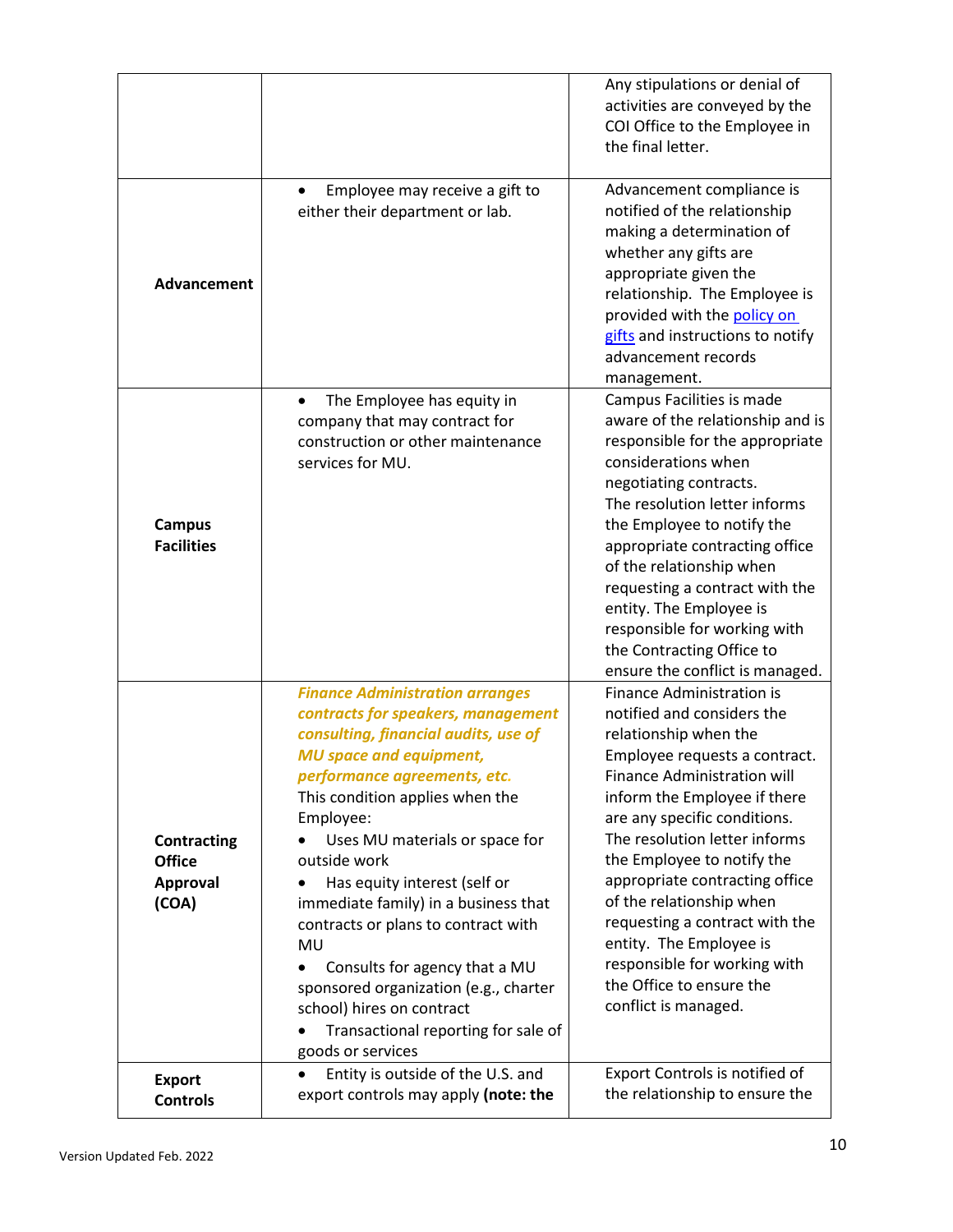|                                                                      | review is only for MU Employee as it<br>relates to their MU position)                                                                                                                                                                                                                                                                     | entity is not associated with<br>the banned entities list.<br>The Employee is provided with                                                                                                                                                                                                                                                                                                                                                                                                       |
|----------------------------------------------------------------------|-------------------------------------------------------------------------------------------------------------------------------------------------------------------------------------------------------------------------------------------------------------------------------------------------------------------------------------------|---------------------------------------------------------------------------------------------------------------------------------------------------------------------------------------------------------------------------------------------------------------------------------------------------------------------------------------------------------------------------------------------------------------------------------------------------------------------------------------------------|
|                                                                      |                                                                                                                                                                                                                                                                                                                                           | any feedback from the Office<br>of Export Controls.                                                                                                                                                                                                                                                                                                                                                                                                                                               |
| <b>Health Care</b><br><b>Regulatory</b><br>(HC<br><b>Regulatory)</b> | This applies to physicians,<br>$\bullet$<br>dentists, podiatrists, optometrists, or<br>chiropractors (or immediate family<br>member of such a person) when the<br>Employee has a financial interest in an<br>outside entity and the employee's<br>patient treatment decisions or<br>referral practices may benefit the<br>outside entity. | General Counsel is notified of<br>the relationship. The COI<br>Office works with General<br>Counsel to ensure any<br>concerns any risk to the<br>institution is mitigated. The<br>Employee will be provided<br>with any stipulations to<br>mitigate the risk.                                                                                                                                                                                                                                     |
| <b>IRB</b>                                                           | Employee has a relationship<br>(consulting, employment, ownership,<br>etc.) with external company that may<br>sponsor or provide product to<br>conduct human subjects research<br>projects                                                                                                                                                | The IRB Office is notified of the<br>outside interest and may<br>require conditions to manage<br>any human subject protocols.<br>The IRB will relay any protocol<br>specific requirements to the<br>Employee. For more<br>information click here.<br>The resolution letter informs<br>Employee to notify the IRB<br>when conducting any research<br>sponsored by or involving the<br>outside entity. The Employee<br>is responsible for working with<br>IRB to ensure the conflict is<br>managed. |
| Pharmacy &<br><b>Therapeutics</b><br>(P&T)                           | Employee is a MU healthcare<br>provider with an outside interest as a<br>speaker, consultant, or serves as<br>director, officer, or board member<br>with a pharmaceutical company<br>which supplies pharmaceuticals to<br>MU.                                                                                                             | P&T is made aware of the<br>relationship and is responsible<br>for the appropriate<br>considerations when<br>negotiating contracts.<br>The resolution letter informs<br>the Employee to notify P&T of<br>the relationship when<br>requesting a contract with the<br>entity. The Employee is<br>responsible for working with<br>the P&T to ensure the conflict<br>is managed.                                                                                                                      |
| <b>Real Estate</b><br><b>Office</b>                                  | Employee owns commercial<br>property that maybe leased or<br>purchased by MU                                                                                                                                                                                                                                                              | The Real Estate Office is made<br>aware of the relationship and<br>is responsible for the<br>appropriate considerations<br>when negotiating a contract.<br>The resolution letter informs<br>the Employee to notify the                                                                                                                                                                                                                                                                            |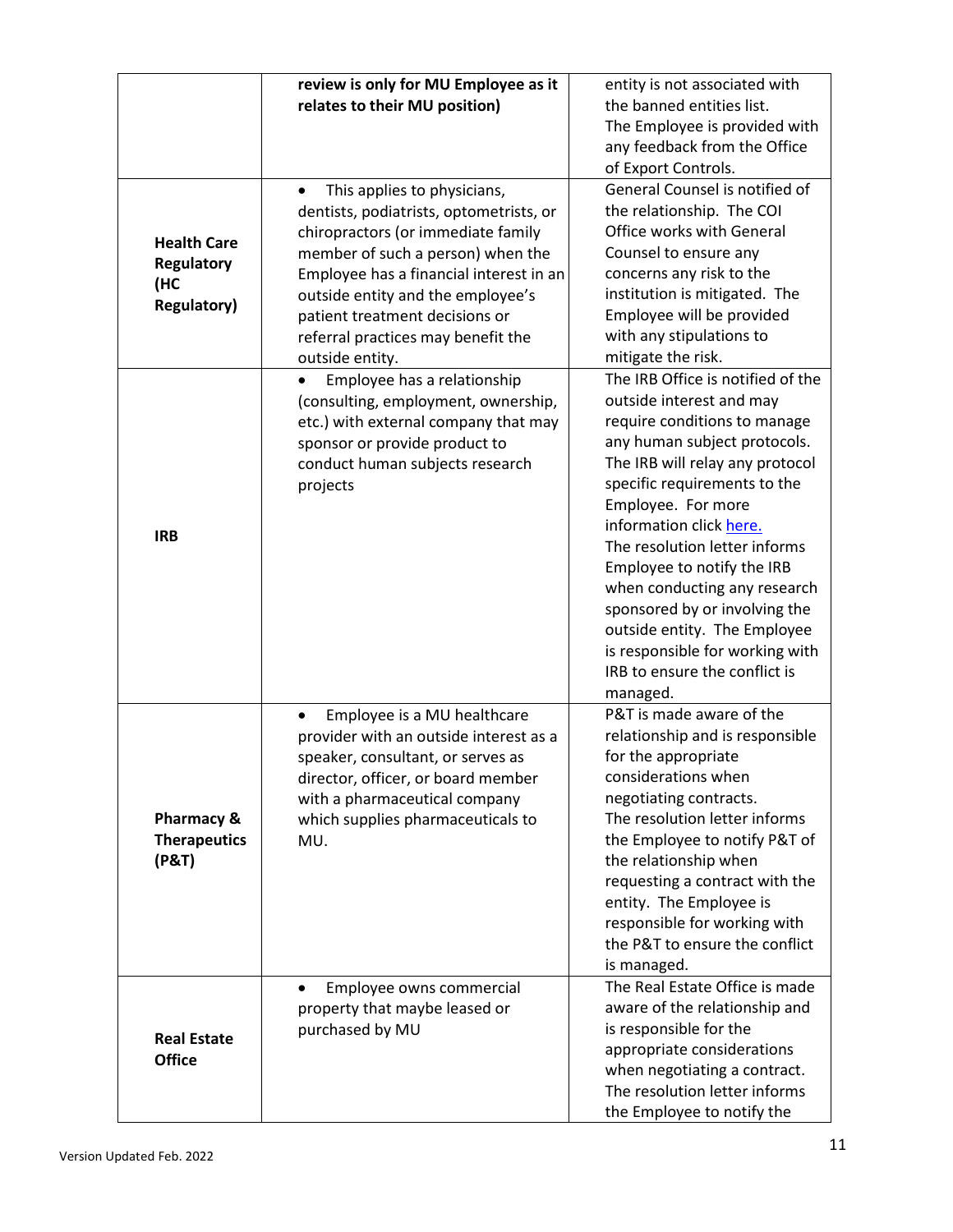| Sourcing and<br><b>Supply Chain</b><br>(SSC)     | <b>SSC arranges contracts for goods</b><br>readily available in the marketplace<br>and for services such as custodial,<br>printing, design, pest control,<br>advertising, software development,<br>etc.<br>This condition applies when the<br>Employee:<br>Consults for company that<br>provides deliverables to MU<br>Serves as director, officer, or<br>board member with company that<br>supplies deliverables to MU<br>Has interest in any local<br>commerce (excl. personal residential<br>properties) that has potential to<br>benefit Employee in some way | Real Estate Office of the<br>relationship when requesting a<br>contract with the entity.<br>The<br>Employee is responsible for<br>working with the Office to<br>ensure the conflict is managed.<br>Sourcing and Supply Chain is<br>made aware of the relationship<br>and is responsible for the<br>appropriate considerations<br>when negotiating contracts.<br>The resolution letter informs<br>the Employee to notify the<br>Sourcing & Supply Chain of the<br>relationship when requesting a<br>contract with the entity. The<br>Employee is responsible for<br>working with the Office to<br>ensure the conflict is managed. |
|--------------------------------------------------|-------------------------------------------------------------------------------------------------------------------------------------------------------------------------------------------------------------------------------------------------------------------------------------------------------------------------------------------------------------------------------------------------------------------------------------------------------------------------------------------------------------------------------------------------------------------|----------------------------------------------------------------------------------------------------------------------------------------------------------------------------------------------------------------------------------------------------------------------------------------------------------------------------------------------------------------------------------------------------------------------------------------------------------------------------------------------------------------------------------------------------------------------------------------------------------------------------------|
| <b>Student or</b><br>employee<br>awareness       | The COI Office is required to be<br>notified in advance to work with all<br>parties to implement an agreement.<br>Employees/students engaged in<br>an outside activity in which the<br>person they report to at MU has an<br>interest in that outside entity.<br>Student/Employee working on<br>subcontract from entity that faculty<br>member has equity.                                                                                                                                                                                                        | Graduate studies, the chair,<br>dean or other appropriate<br>party is made aware of the<br>involvement of<br>students/Employees. A<br>meeting is arranged and an<br>awareness agreement<br>implemented. The non-<br>conflicted representative will<br>meet with the<br>student/Employee until the<br>relationship is complete.<br>Employees are notified the<br>terms of the awareness<br>agreement.                                                                                                                                                                                                                             |
| <b>Technology</b><br>Advancement<br>Office (TAO) | Employee has intellectual<br>٠<br>property (patents, copyrights,<br>licenses) which they plan to transfer<br>outside of the University; transfer<br>use of materials has to be codified in<br>written agreement with TAO<br>Employee may develop IP with<br>outside entity<br>Employee has students creating<br>intellectual property which they plan<br>to use (e.g., through capstone class<br>projects)                                                                                                                                                        | TAO is made aware of the<br>outside relationship and is<br>responsible for providing<br>education to the Employee<br>regarding intellectual property<br>rights and agreements. TAO<br>works closely with COI<br>ensuring transparency and<br>compliance with institutional<br>policies.<br>The Employee is notified to<br>contact TAO with any                                                                                                                                                                                                                                                                                   |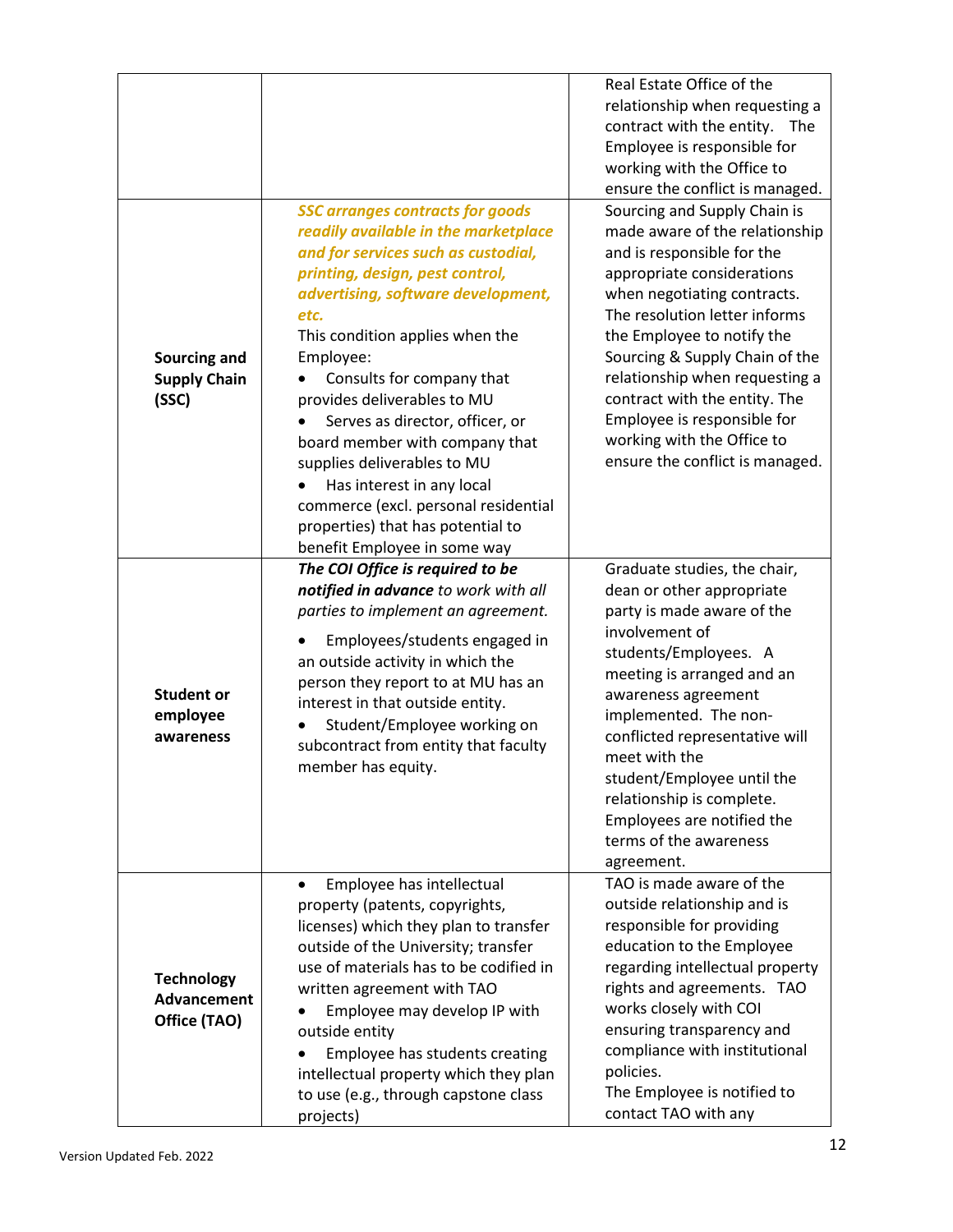|                                 | Employee hires students whose<br>intellectual property will be used in<br>some way                                                                                                                                                                                                         | questions or concerns<br>regarding intellectual property.<br>TAO will refer proposed<br>agreements involving COI to<br>the COIC.                                                                                                                                                                                                                                             |
|---------------------------------|--------------------------------------------------------------------------------------------------------------------------------------------------------------------------------------------------------------------------------------------------------------------------------------------|------------------------------------------------------------------------------------------------------------------------------------------------------------------------------------------------------------------------------------------------------------------------------------------------------------------------------------------------------------------------------|
| <b>Vet Med</b><br><b>Supply</b> | Employee is in the College of<br>Veterinary Medicine with an outside<br>interest as a speaker, consultant or<br>serves as director, officer, or board<br>member with a pharmaceutical<br>company or other company that<br>produces products for animals such<br>as a pet food manufacture. | The Vet Med Pharmacy<br><b>Committee and Central Supply</b><br>are made aware of the<br>relationship and are<br>responsible for the<br>appropriate considerations for<br>contracts or changes to<br>supplies.<br>The resolution letter informs<br>the Employee to notify the<br>pharmacy committee or<br>Central Supply of the<br>relationship if a product is<br>requested. |

*G.* **MANAGEMENT WITH CONDITIONS AND NOTIFICATIONS**: Some activities may require management with conditions and nonfictions to mitigate the risk to the institution. All applicable management strategies will be applied.

*H.* **OTHER MANAGEMENT STRATEGIES**: Not all outside activities can be managed with the conditions or notifications listed above and therefore management may require other strategies, or a combination of the conditions listed and other additional strategies, to address the outside activity. Some, but not all examples, of potential strategies are:

- a. Time/Income Caps
- b. Review by an independent party
- c. Divestiture of a financial interest
- d. Oversight Management Plan

*I.* **UNMANAGEABLE**: It is also possible that an outside interest will present an unmanageable conflict of interest or conflict of commitment. The full COI Committee has the option to deny approval of the outside interest when appropriate. If the outside activity is deemed unmanageable, the Employee and Chair will be informed. The supervisor/chair/dean/director cannot overturn the decision by COIC. Employees may appeal the decision through the appeals process (see section  $X$ )

### **2. Notification of Determinations to the Employee:**

Employees will receive a final letter containing any management strategies needed to mitigate the conflict.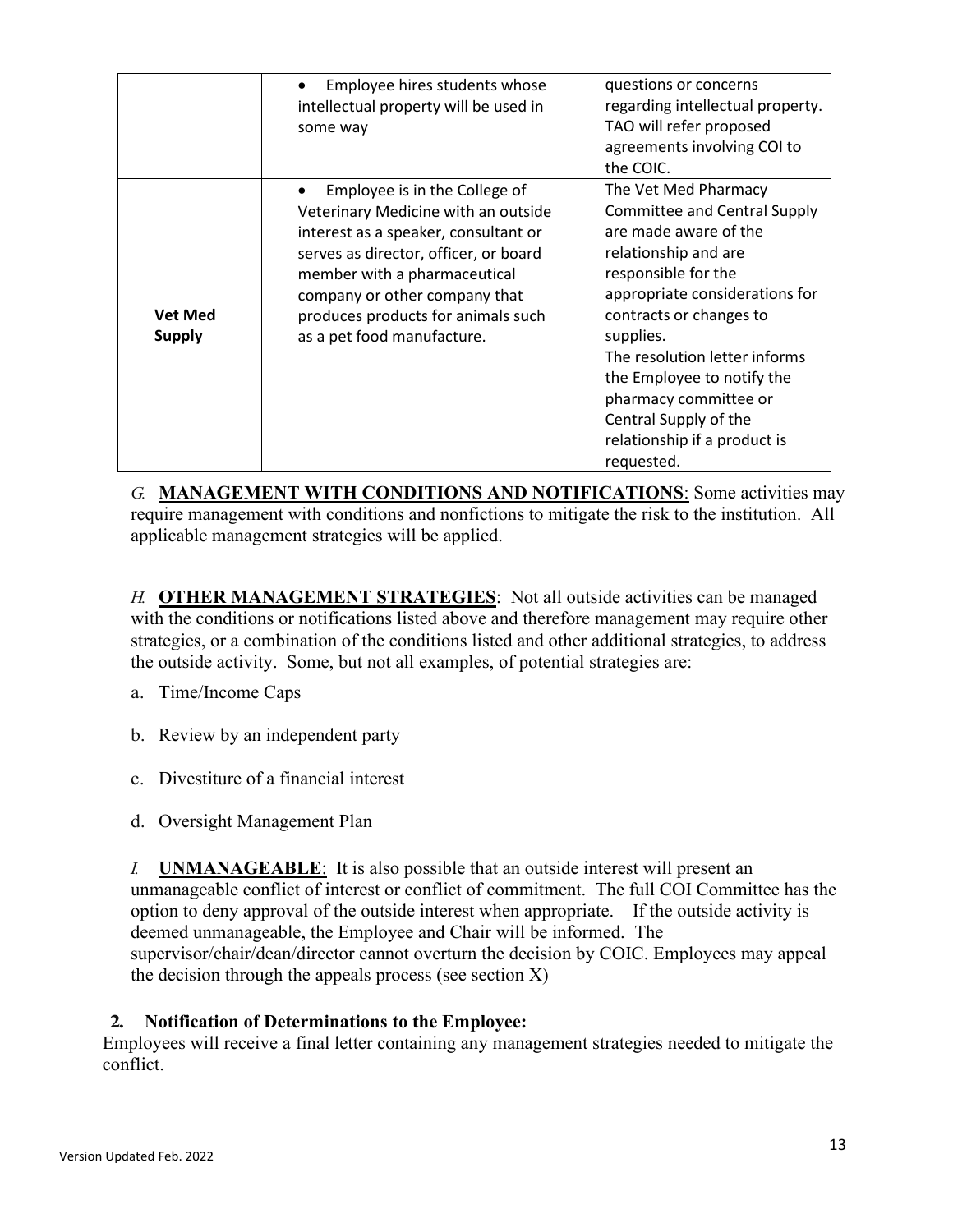### **Disclosures with Supervisor Approval:**

After a final disposition has been reached and supervisor's approval obtained, a letter will be sent by the COI Office to the Employee containing:

- Any stipulations required by the supervisor
- Any conditions that are needed to mitigate the conflict
- Guidance/notifications to the Employee on how they are to manage the activity

### **Supervisor Approval Withheld:**

If the supervisor/chair or dean/director withholds approval, the COI Office will send the 'supervisor denial' letter to the Employee copying the supervisor. The Employee will need to work with the supervisor and update the disclosure as required. The COI Committee cannot overturn the decision by the supervisor/chair/dean/director, but the Employee may appeal through the appeals process (see section  $X$ )

Ideally, all Employees will receive a response from the COI Office within 30 days of the submission of the report by the Employee.

## <span id="page-13-0"></span>**VI. OVERSIGHT MANAGEMENT PLANS (OMP)**

An Oversight Management Plan (OMP) is implemented when an Employee' outside interest with an entity (usually a private business) engages with the university. The Oversight Management Plan reflects the policies of the university and is designed to mitigate risk and manage the relationship between the outside entity and the University. Examples include but are not limited to:

- 1. The faculty member is a founder/owner/equity holder or has a fiduciary role in a private business or entity that has plans or proposes to acquire rights to University owned intellectual property.
- 2. The faculty member is a founder/owner/equity holder or has a fiduciary role in a private business or entity that is contracting to the University to conduct research.

The COI Office will arrange a meeting with all University Employees who have any ownership/equity or serve in a fiduciary role with the Entity, the associated supervisor(s)/chair (s), and a representative from OSPA, TAO, and the COI Office to gather information on the proposed activities by the Employees. Other individuals be me invited if deemed necessary. The information will be recorded in the OMP template. The information will be provided to COIC.

The COIC will determine:

- a. If any of the proposed activity needs additional management strategies
- b. The frequency of the review of the activities of the Entity as they relate to the University

The Employee's Chair or Director is responsible for overseeing the relationship and ensuring the terms in the OMP are followed, including but not limited to, the conflict of commitment, use of university resources, and ensuring the Employee is following the management plan. The plan will be reviewed and updated annually, or more frequently, as initiated by COIC or the Chair/Supervisor. The Dean will ensure all management plans within their division/college are being appropriately managed.

# <span id="page-13-1"></span>**VII. Managing Research Projects:**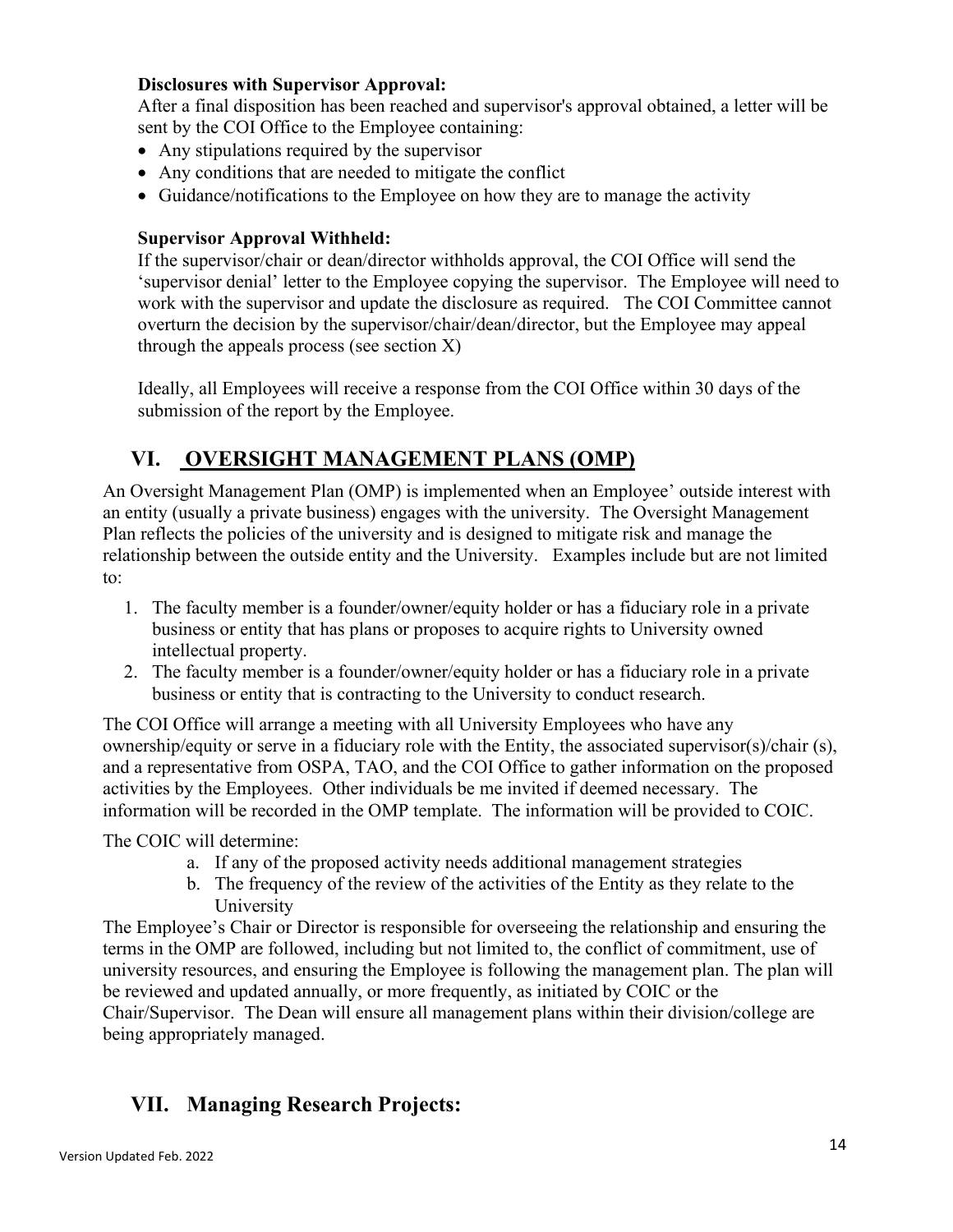A Project Management Plan (PMP) is implemented to mitigate risks associated with research projects in certain circumstances. A PMP may or may not be associated with an Oversight Management Plan. Examples include but are not limited to:

- 1. A FCOI is identified (see MU FCOI policy)
- 2. One of more of the individuals working on the University project is as an owner/equity holder of a *private* business or entity that is sponsoring the research.
- 3. When one or more of the individuals working on the University project is the spouse or dependent child who is the owner/equity holder of a private business or entity that is sponsoring the research.
- 4. The contract is an SBIR/STTR and one or more of the individuals working on the University project having ownership/equity holder or holds a board position in the Entity sponsoring the research.

The Chair/Supervisor is responsible for overseeing the PMP. The Supervisor may involve others as needed to ensure appropriate oversight. The project specific oversight team will develop and submit a plan for review and approval by the COI Committee. The plan will detail the following:

- The reason for the plan
- The roles for the individuals on the oversight team,
- The roles of project personnel
- What items will be reviewed (data collection and analysis, financial oversight, ensuring disclosure in publications and presentations, etc.)
- Key requirements for fiscal review

The COI Committee will determine if any changes are needed or approve the PMP as written. The oversight team is required to conduct a scientific review quarterly and a fiscal review every 30 days, providing the report to the COI Committee annually unless otherwise specified by the committee. Any issues identified by the team will be referred to the appropriate office for resolution. If not resolved in a timely manner, the COIC Committee will be notified.

Any PMP implemented under an OMP will be evaluated at the OMP meeting.

# <span id="page-14-0"></span>**VIII. CONFLICTS IN THE REVIEW/OVERSIGHT PROCESS**

To avoid real or perceived conflicts of interest by committee members, individual COIC members will disclose any relationships or conflicts they may have related to the case under review and recuse him/herself from the review.

# <span id="page-14-1"></span>**IX. NONCOMPLIANCE**

When an Employee fails to disclose an Outside Interest per the applicable Collected Rules or University policies, the COI Director and Employee's departmental chair/supervisor or dean/director are notified. The Director shall contact the Employee and request that a formal disclosure of the potential conflict be made. This request shall be copied to the Employee's departmental chair/supervisor or dean/director. The Director shall also request that the Employee provide specific reasons and justification for the failure to disclose. The information will then be provided to the COI Committee for review.

COIC has authority to determine if a violation of the Collected Rules or a Management Plan has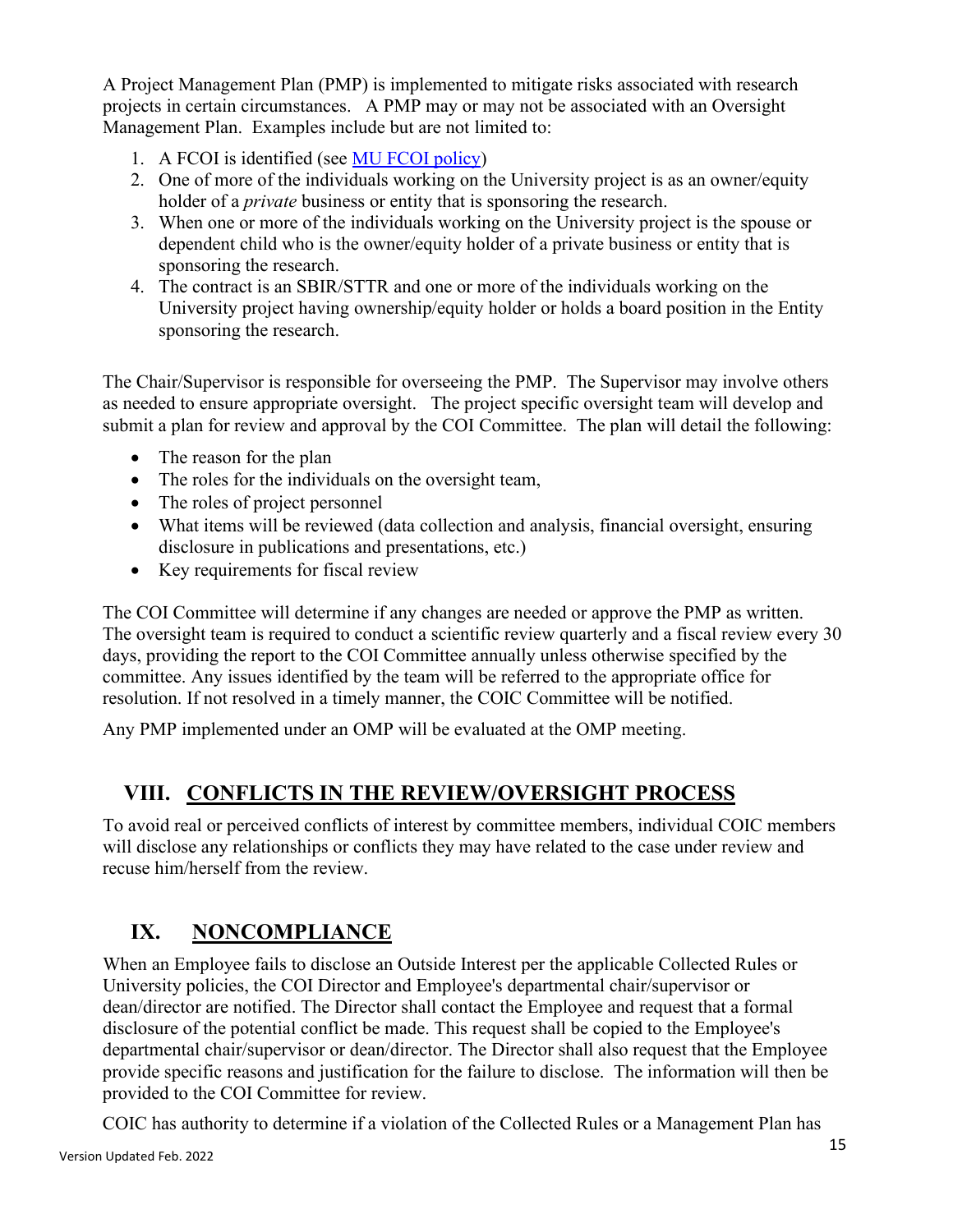occurred, and if an action plan is necessary to correct and mitigate the conflict or if the violation warrants a letter to the Chancellor with a recommendation of sanctions. An action plan may include, but are not limited to the following:

- a) Requiring retrospective disclosures be made.
- b) Increased monitoring or oversight
- c) Requiring addition training
- d) Freezing of research funds or accounts
- e) Letter of warning from the committee

If the COI Committee determines a recommendation of sanctions of an Employee for failure to cooperate with, or upon finding a violation of COI policy [\(CRR 330.015.A.3\)](https://www.umsystem.edu/ums/rules/collected_rules/personnel/ch330/330.015_policy_on_conflict_of_interest), a letter will be sent to the Chancellor. The Chancellor may apply sanctions as he/she feels is appropriate. Possible sanctions include, but are not limited to, the following:

- a) Letter of warning or admonishment.
- b) Suspension or termination of research compliance committee approvals.
- c) Suspension or termination of the privilege to submit sponsored activity proposals.
- d) Suspension or termination of sponsored research activity spending authority.
- e) Demotion or removal from assigned administrative roles.
- f) Referral to campus Committee on Tenure or other appropriate committee for discipline or dismissal for cause of faculty.
- g) Suspension or termination of employment (pursuant and subject to [CRR 310.060,](https://www.umsystem.edu/ums/rules/collected_rules/faculty/ch310/310.060_procedures_in_case_of_dismissal_for_cause) Procedures in Case of Dismissal for Cause, for those faculty covered by that rule).

# <span id="page-15-0"></span>**X. APPEAL/RECONSIDERATION PROCESS**

### **Appeal of determination made by the Supervisor**

If the supervisor/chair/dean/director withhold approval or approve an activity with conditions, and an Employee believes the determined course of action is inappropriate, the Employee may ask for the decision to be reconsidered by the supervisor/chair/dean/director. Should attempts to resolve appeals in such fashion fail, procedures set forth [in University of Missouri Collected Rules and](https://www.umsystem.edu/ums/rules/collected_rules/grievance/ch370/370.010_Academic_Grievance_Procedure)  [Regulations 370.010](https://www.umsystem.edu/ums/rules/collected_rules/grievance/ch370/370.010_Academic_Grievance_Procedure) or [380.010,](https://www.umsystem.edu/ums/rules/collected_rules/grievance/ch380/380.010_grievance_procedure_administrative_service_support_staff) as applicable, may be followed.

### **Appeal of determination by COIC**

If an Employee does not agree with the determination by the COI Committee, the Employee may ask for the decision to be reconsidered by the full COIC by submitting a request to the Director of the COI Office. Should attempts to resolve appeals in such fashion fail, procedures set forth in [University of Missouri Collected Rules and Regulations 370.010](https://www.umsystem.edu/ums/rules/collected_rules/grievance/ch370/370.010_Academic_Grievance_Procedure) or [380.010,](https://www.umsystem.edu/ums/rules/collected_rules/grievance/ch380/380.010_grievance_procedure_administrative_service_support_staff) as applicable, may be followed.